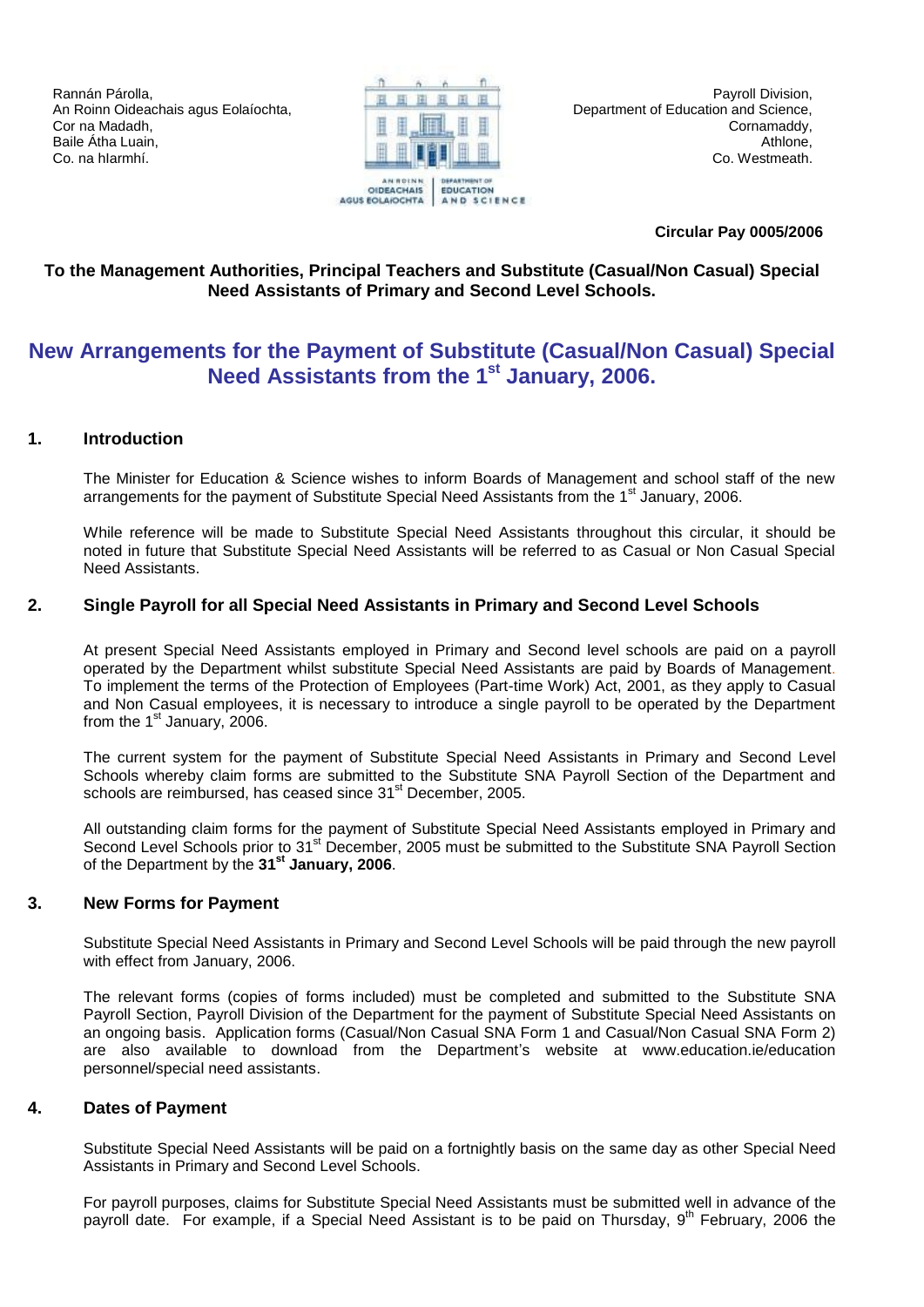closing date (i.e. latest date for input of claims for that payment in the Department) is Friday, 27<sup>th</sup> January, 2006. Similar arrangements apply to Special Need Assistants currently on the Department's payroll. A list of payroll closing dates for 2006 is attached as Appendix A.

Accordingly, the first payroll issue in which the Substitute Special Need Assistants will be paid is the  $9<sup>th</sup>$ February, 2006. School Authorities should ensure that claims are submitted as early as possible to facilitate payment.

#### **5. Collection of Special Need Assistant Data**

Schools were requested some time ago to ensure that Substitute Special Need Assistants submitted personal details of PPSN, name, address, bank account and details of substitute service. Any Substitute Special Need Assistant who has not submitted these details should do so immediately.

#### **6. Rates of Pay**

Substitute Special Need Assistants are paid at an hourly rate of  $\epsilon$ 13.95 effective from 1<sup>st</sup> December, 2005 inclusive of holiday pay at 8%. The current daily rate is €89.31 inclusive of holiday pay.

#### **7. Method of Payment**

All payments to Substitute Special Need Assistants will be lodged directly to their personal bank account by electronic funds transfer (EFT). Bank details need only be submitted once and should only be re-submitted if there is a change in bank account details.

#### **8. Superannuation Deductions**

Superannuation deductions will commence for Substitute Special Need Assistants on the new payroll. The only group from whom deductions will not be made are Special Need Assistants who have retired on compulsory age grounds and are not new entrants (please refer to the Public Service [Miscellaneous Provisions] Act 2004 and Department of Education and Science Circular 09/04 [Post Primary] and Circular 10/04 [Primary]). In this context, it should be noted that Special Need Assistants over 65 who undertake substitute work after 31<sup>st</sup> March, 2004 will have superannuation deductions made if a break of more than 26 weeks occurs between periods of employment.

Superannuation deductions will be made from each salary payment. In general, Substitute Special Need Assistants will pay superannuation deductions as follows:

- 1.5% of current co-ordinated salary towards Spouses and Children's Pension (pre-tax deduction from gross salary less twice the maximum personal annual rate of Dept. of Social and Family Affairs Old Age Contributory Pension)
- 1.5% of current gross salary towards Retirement Gratuity (pre-tax deduction from gross salary)
- 3.5% of current co-ordinated salary towards Retirement Pension (pre-tax deduction from gross salary less twice the maximum personal annual rate of Dept. of Social and Family Affairs Old Age Contributory Pension)

For further information refer to Circular Letter PEN 02/04 on [www.education.ie.](http://www.education.ie/)

## **9. Absences for which Substitution is payable**

## **9.A Sick Leave**

A Substitute Special Need Assistant may be employed to replace a Special Need Assistant who is absent on certified sick leave if medical certification is provided. Sick leave absences are subject to the terms of the sick leave scheme. Where a Special Need Assistant is absent on sick leave for more than two consecutive days a medical certificate is required for the total period of the absence.

Medical certificates must state the name of the Special Need Assistant, as it is known on the Department's record i.e. the name that is on the Special Need Assistant's payslip.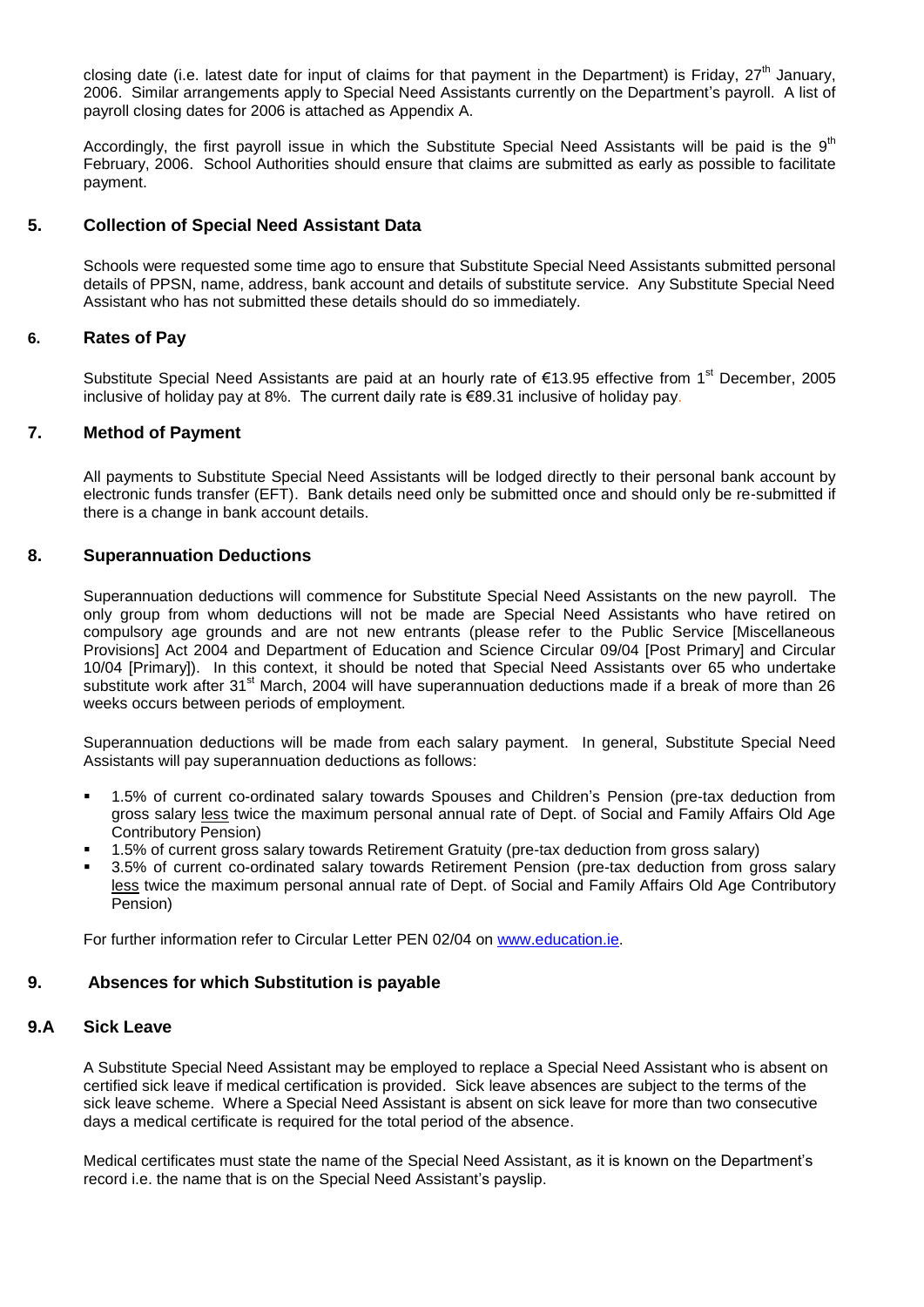If a Special Need Assistant is absent on uncertified sick leave (subject to a maximum of two consecutive days), the School Authorities may employ a Substitute Special Need Assistant from the first day of absence.

#### **9.B Maternity Leave**

A Substitute Special Need Assistant may be employed by the School Authorities to cover paid maternity leave up to 18 consecutive weeks, leave in lieu up to 30 consecutive days and unpaid maternity leave up to 8 weeks for a Special Need Assistant or until the end of the contract of employment. Part-time Substitute Special Need Assistants will be paid on a pro rata basis.

#### **9.C Adoptive Leave**

A Substitute Special Need Assistant may be employed by the School Authorities to cover paid adoptive leave up to 16 consecutive weeks, leave in lieu up to 22 consecutive days and unpaid adoptive leave up to 6 weeks or until the end of the contract of employment. Part-time Substitute Special Need Assistants will be paid on a pro rata basis.

The periods of absence referred to above for maternity and adoptive leave are those that currently apply. You will be notified of any change to these provisions as they arise.

#### **9.D Brief Absences**

The position regarding substitute cover for brief absences is outlined in Circular SNA 18/04 which is available on the Departments website.

#### **10. Maximum Hours and Entitlement to undertake Substitute Special Need Assistant Work**

A Substitute Special Need Assistant may be paid for substitution work for a maximum of 32 hours per week. A regular part time Special Need Assistant may be paid for additional substitute hours subject to a combined maximum of 32 hours per week. Full time Special Need Assistants cannot be paid for substitute work. Jobsharing Special Need Assistants or those on approved leave of absence may not engage in substitute work.

#### **11. Dissemination of Information**

Management authorities are requested to bring the contents of this Circular to the attention of all Substitute Special Need Assistants in their schools and also to the attention of the members of the Boards of Management.

#### **12. Queries on this Circular**

If you have any query in relation to this Circular please contact the SNA Payroll Section, Payroll Division at 090 648 4136 or e-mail your query to [sna\\_pay@education.gov.ie](mailto:sna_pay@education.gov.ie)

P. Maloney, Principal Officer. January, 2006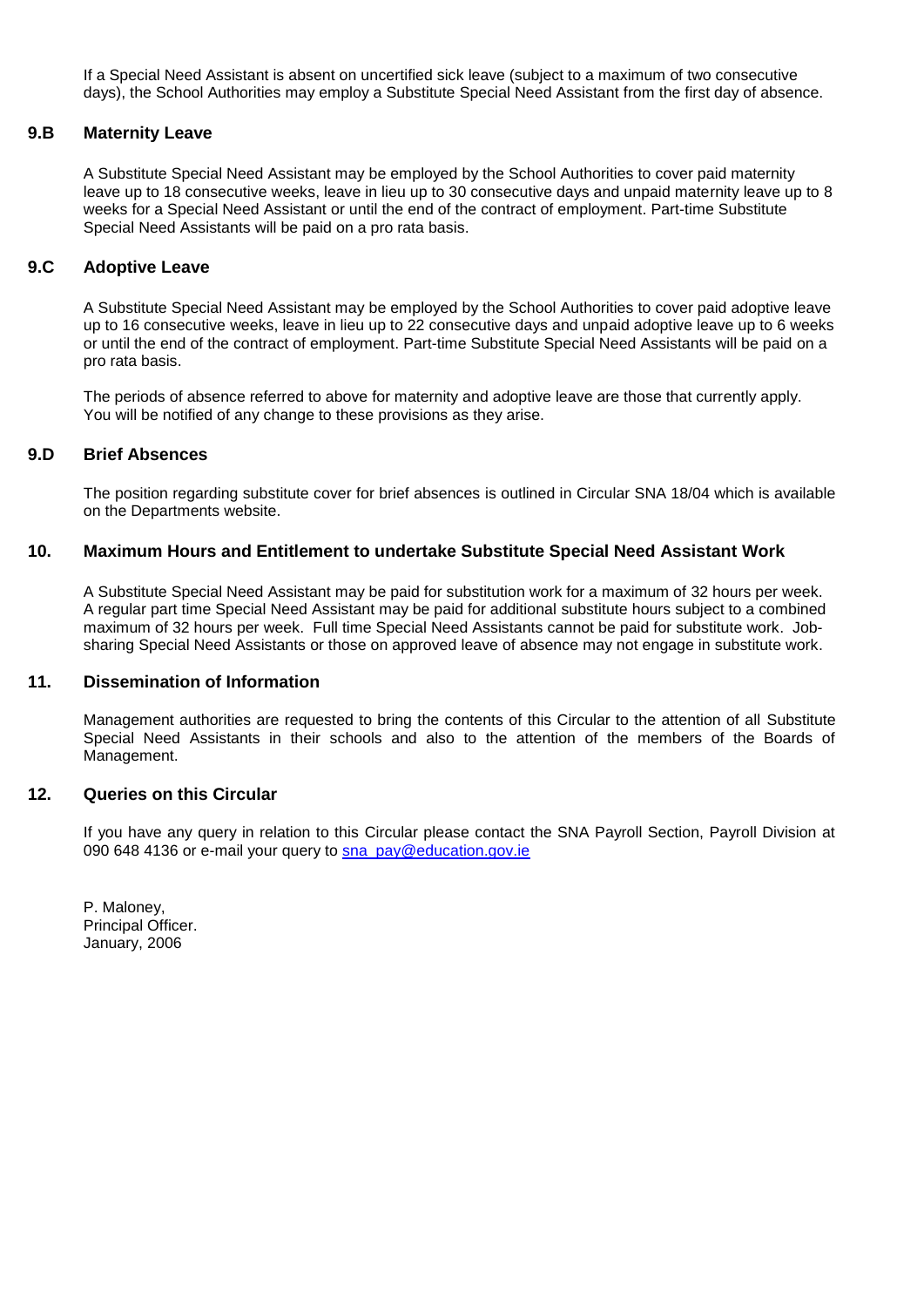**Appendix A**

| SPECIAL NEED ASSISTANTS PAYROLL CLOSING DATES FOR 2006 |                       |                     |  |
|--------------------------------------------------------|-----------------------|---------------------|--|
| <b>PAYMENT DATE</b>                                    | <b>PAYROLL PERIOD</b> | <b>CLOSING DATE</b> |  |
| 12/01/2006                                             | 2006/02               | N/A                 |  |
| 26/01/2006                                             | 2006/04               | N/A                 |  |
| 09/02/2006                                             | 2006/06               | 27/01/2006          |  |
| 23/02/2006                                             | 2006/08               | 10/02/2006          |  |
| 09/03/2006                                             | 2006/10               | 24/02/2006          |  |
| 23/03/2006                                             | 2006/12               | 10/03/2006          |  |
| 06/04/2006                                             | 2006/14               | 24/03/2006          |  |
| 20/04/2006                                             | 2006/16               | 07/04/2006          |  |
| 04/05/2006                                             | 2006/18               | 21/04/2006          |  |
| 18/05/2006                                             | 2006/20               | 05/05/2006          |  |
| 01/06/2006                                             | 2006/22               | 19/05/2006          |  |
| 15/06/2006                                             | 2006/24               | 02/06/2006          |  |
| 29/06/2006                                             | 2006/26               | 16/06/2006          |  |
| 13/07/2006                                             | 2006/28               | 30/06/2006          |  |
| 27/07/2006                                             | 2006/30               | 14/07/2006          |  |
| 10/08/2006                                             | 2006/32               | 28/07/2006          |  |
| 24/08/2006                                             | 2006/34               | 11/08/2006          |  |
| 07/09/2006                                             | 2006/36               | 25/08/2006          |  |
| 21/09/2006                                             | 2006/38               | 08/09/2006          |  |
| 05/10/2006                                             | 2006/40               | 22/09/2006          |  |
| 19/10/2006                                             | 2006/42               | 06/10/2006          |  |
| 02/11/2006                                             | 2006/44               | 20/10/2006          |  |
| 16/11/2006                                             | 2006/46               | 03/11/2006          |  |
| 30/11/2006                                             | 2006/48               | 17/11/2006          |  |
| 14/12/2006                                             | 2006/50               | 01/12/2006          |  |
| 28/12/2006                                             | 2006/52               | 15/12/2006          |  |

#### *Please note the following:-*

**a) If a bank holiday coincides with a closing date, the closing date is subject to change.**

**b) Forms which have not been fully and accurately completed will be returned to the School.**

- **c) All forms must be received on or before the closing date.**
- **d) Forms must not claim payment beyond the date of declaration.**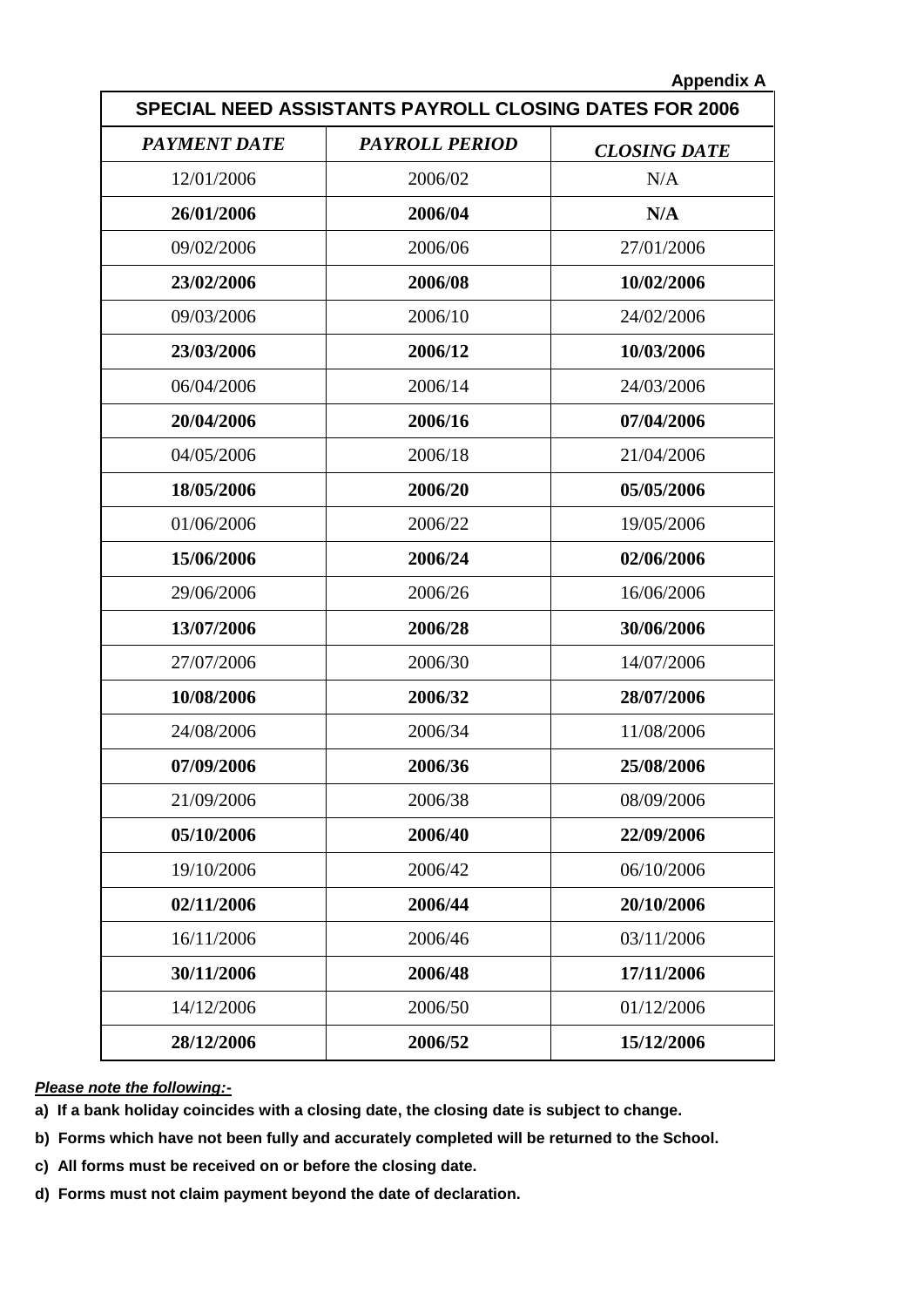# **CLAIM FOR PAYMENT OF SUBSTITUTE SPECIAL NEED ASSISTANT**

This initial claim form should be completed where Substitute Special Need Assistants have not submitted personal details previously or if she/he wishes to amend personal details. Payment can not be processed if insufficient details are supplied.

### **Section 1 - Substitute SNA'S Personal Details:**

| <b>PPSN</b>                                                    |                   |     |                      |                                                                                                                                                                                                                                                                              |           |                  |             |
|----------------------------------------------------------------|-------------------|-----|----------------------|------------------------------------------------------------------------------------------------------------------------------------------------------------------------------------------------------------------------------------------------------------------------------|-----------|------------------|-------------|
| Title                                                          | <b>First Name</b> |     | Surname              |                                                                                                                                                                                                                                                                              |           |                  |             |
| Former Surname (if applicable)                                 |                   |     |                      |                                                                                                                                                                                                                                                                              |           |                  |             |
| Address                                                        |                   |     |                      |                                                                                                                                                                                                                                                                              |           |                  |             |
| Date of Birth<br><b>Bank Details</b><br>Name of Bank           |                   |     |                      | <b>Phone Number</b>                                                                                                                                                                                                                                                          |           |                  |             |
| Address                                                        |                   |     |                      |                                                                                                                                                                                                                                                                              |           |                  |             |
| <b>Account No</b>                                              |                   |     |                      | Sort Code                                                                                                                                                                                                                                                                    |           |                  |             |
| <b>Section 2 - School Details:</b><br>Roll No                  |                   |     |                      | <b>School Name</b>                                                                                                                                                                                                                                                           |           |                  |             |
| School Phone No                                                |                   |     | <b>Control Group</b> |                                                                                                                                                                                                                                                                              |           |                  |             |
| Absent SNA PPSN                                                |                   |     |                      | Absent SNA Name                                                                                                                                                                                                                                                              |           |                  |             |
|                                                                |                   |     |                      |                                                                                                                                                                                                                                                                              |           |                  |             |
| <b>Section 3 - Claim Details:</b><br>Week 1 beginning (Monday) |                   |     |                      | Week 2 beginning (Monday)                                                                                                                                                                                                                                                    |           |                  |             |
| <b>Reason for absence</b>                                      |                   | Hrs | <b>Mins</b>          | <b>Reason for absence</b>                                                                                                                                                                                                                                                    |           | <b>Hrs</b>       | <b>Mins</b> |
|                                                                | Monday            |     |                      |                                                                                                                                                                                                                                                                              | Monday    |                  |             |
|                                                                | Tuesday           |     |                      |                                                                                                                                                                                                                                                                              | Tuesday   |                  |             |
|                                                                | Wednesday         |     |                      |                                                                                                                                                                                                                                                                              | Wednesday |                  |             |
|                                                                | Thursday          |     |                      |                                                                                                                                                                                                                                                                              | Thursday  |                  |             |
|                                                                | Friday            |     |                      |                                                                                                                                                                                                                                                                              | Friday    |                  |             |
| Substitute SNA Signature                                       |                   |     |                      | Date                                                                                                                                                                                                                                                                         |           |                  |             |
|                                                                |                   |     |                      | Please ensure that the appropriate medical certification in respect of sick leave absence(s) is enclosed with this form                                                                                                                                                      |           |                  |             |
|                                                                |                   |     |                      | Declaration: As Chairperson/Manager/Principal of the above named school, I certify that the information submitted is accurate and complete in all<br>respects. I also certify that I have given my consent for the above absence shown (other than absence through illness). |           |                  |             |
| Chairperson/Manager/Principal Signature                        |                   |     |                      | Date                                                                                                                                                                                                                                                                         |           |                  |             |
| For Official Use:                                              | Payroll Issue     |     | Input by             |                                                                                                                                                                                                                                                                              |           | Date <b>Date</b> |             |